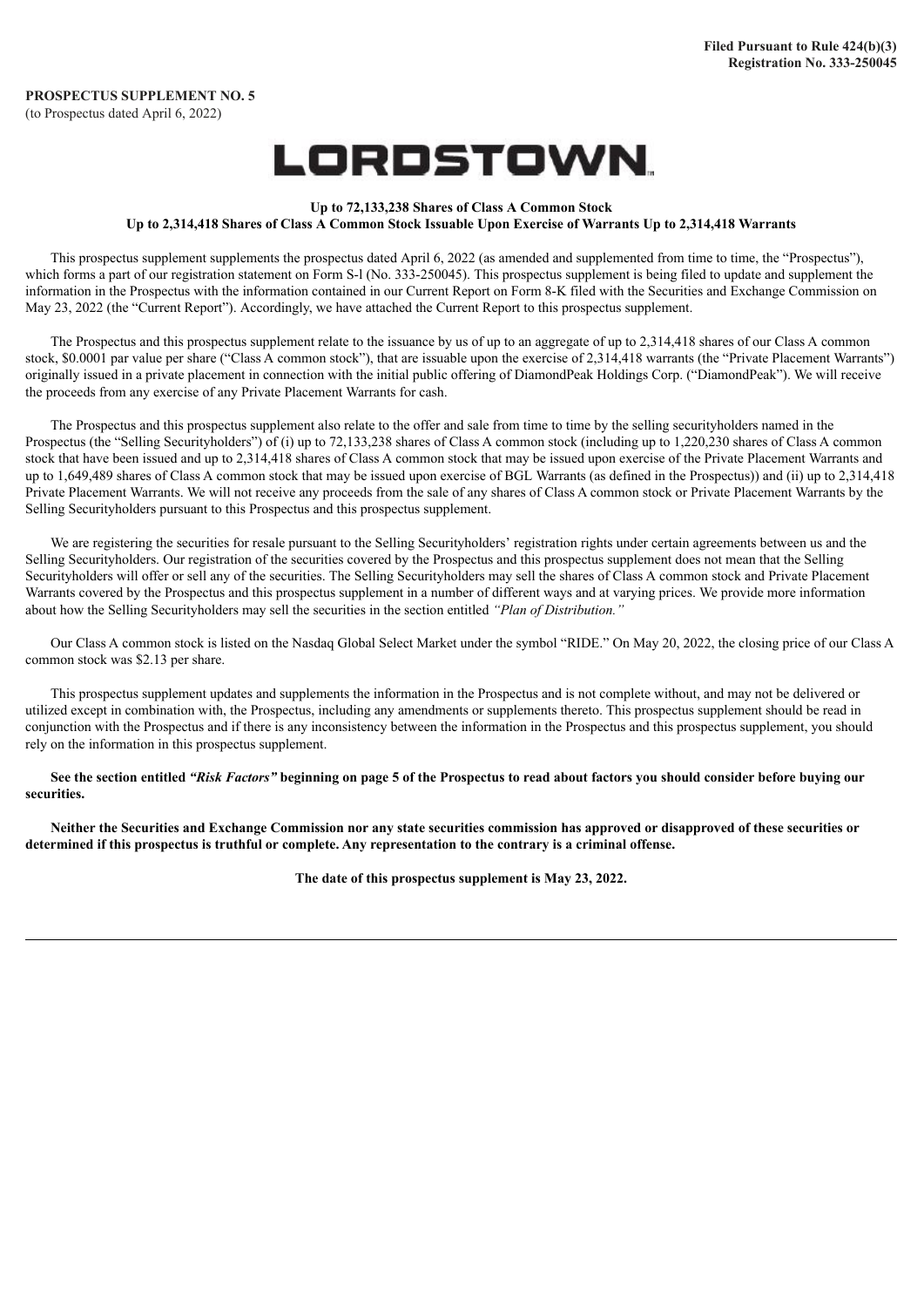## **UNITED STATES SECURITIES AND EXCHANGE COMMISSION Washington, D.C. 20549**

### **FORM 8-K CURRENT REPORT PURSUANT TO SECTION 13 OR 15(d) OF THE SECURITIES EXCHANGE ACT OF 1934**

Date of Report (Date of earliest event reported): **May 19, 2022**

# **LORDSTOWN MOTORS CORP.**

(Exact name of registrant as specified in its charter)

(State or other jurisdiction of incorporation)

(Commission File Number)

**Delaware 001-38821 83-2533239** (IRS Employer Identification No.)

> **2300 Hallock Young Road Lordstown, Ohio 44481**

(Address of principal executive offices, including zip code)

Registrant's telephone number, including area code: **(234) 285-4001**

**N/A**

(Former name or former address, if changed since last report)

Check the appropriate box below if the Form 8-K filing is intended to simultaneously satisfy the filing obligation of the registrant under any of the following provisions:

 $\Box$  Written communications pursuant to Rule 425 under the Securities Act (17 CFR 230.425)

 $\Box$  Soliciting material pursuant to Rule 14a-12 under the Exchange Act (17 CFR 240.14a-12)

 $\Box$  Pre-commencement communications pursuant to Rule 14d-2(b) under the Exchange Act (17 CFR 240.14d-2(b))

 $\Box$  Pre-commencement communications pursuant to Rule 13e-4(c) under the Exchange Act (17 CFR 240.13e-4(c))

Securities registered pursuant to Section 12(b) of the Act:

|                                                    |                          | Name of each exchange on which |
|----------------------------------------------------|--------------------------|--------------------------------|
| Title of each class                                | <b>Trading Symbol(s)</b> | registered                     |
| Class A common stock, par value \$0.0001 per share | <b>RIDE</b>              | The Nasdaq Stock Market LLC    |

Indicate by check mark whether the registrant is an emerging growth company as defined in Rule 405 of the Securities Act of 1933 (§230.405 of this chapter) or Rule 12b-2 of the Securities Exchange Act of 1934 (§240.12b-2 of this chapter).

Emerging growth company  $\Box$ 

If an emerging growth company, indicate by check mark if the registrant has elected not to use the extended transition period for complying with any new or revised financial accounting standards provided pursuant to Section 13(a) of the Exchange Act.  $\Box$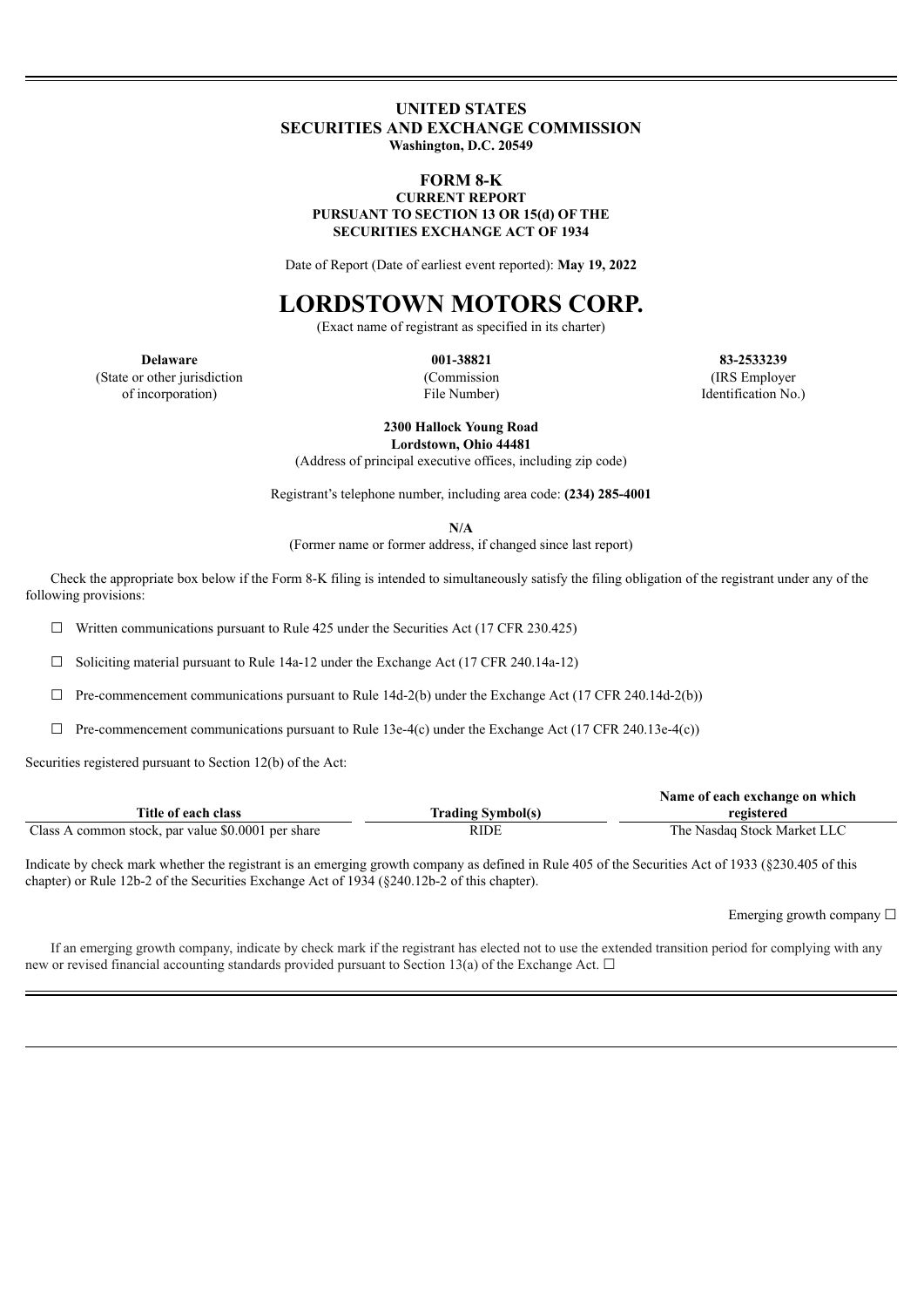## **Item 5.07. Submission of Matters to a Vote of Security Holders.**

See Item 8.01 below.

#### **Item 8.01. Other Events.**

At the annual meeting of stockholders of Lordstown Motors Corp. (the "Company") held on May 19, 2022 (the "Annual Meeting"), the Company's stockholders were asked to approve an amendment to its Second Amended and Restated Certificate of Incorporation, as amended (the "Certificate of Incorporation"), to increase the total number of authorized shares of the Company's Class A common stock from 300,000,000 shares to 450,000,000 shares (the "Charter Amendment"), as further described in the Company's definitive proxy statement for the Annual Meeting filed with the Securities and Exchange Commission ("SEC") on April 8, 2022, as supplemented on May 9, 2022.

The Company's Current Report on Form 8-K filed with the SEC on May 19, 2022 (the "Current Report") reported that the Charter Amendment was approved at the Annual Meeting and that the Certificate of Incorporation was thereby amended, as the Charter Amendment had been filed with the Secretary of State of the State of Delaware. To date, none of the shares authorized by the Charter Amendment have been issued.

Subsequent to the Current Report, on May 20, 2022, the Company's Board of Directors received the letter from the law firm of Purcell & Lefkowitz LLP on behalf of three purported stockholders that is filed herewith as Exhibit 99.1. The contents of Exhibit 99.1 are incorporated by reference herein. The Board is evaluating the matters asserted in the letter. Pending this evaluation, the report of the votes regarding the approval of the Charter Amendment contained in the Current Report can no longer be considered final.

### **Item 9.01 Financial Statements and Exhibits.**

**(d) Exhibits.**

| Exhibit     |                                                                               |
|-------------|-------------------------------------------------------------------------------|
| Number      | <b>Description</b>                                                            |
| <u>99.1</u> | Letter to the Board of Directors of Lordstown Motors Corp. dated May 20, 2022 |
| 104         | Cover Page Interactive Data File (formatted as inline XBRL)                   |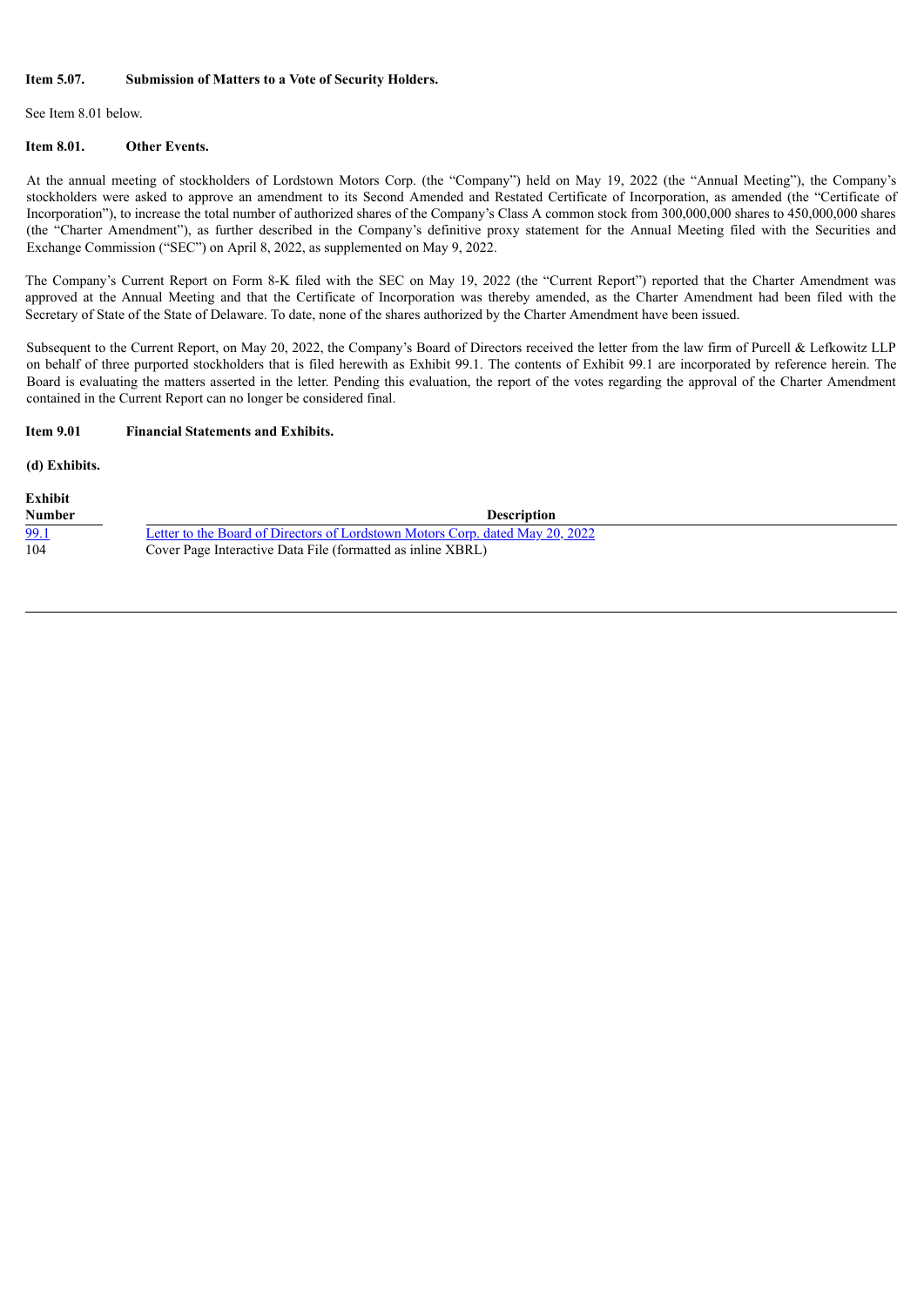# **SIGNATURES**

Pursuant to the requirements of the Securities Exchange Act of 1934, the registrant has duly caused this report to be signed on its behalf by the undersigned hereunto duly authorized.

# **LORDSTOWN MOTORS CORP.**

By: /s/ Adam Kroll

Name: Adam Kroll Title: Chief Financial Officer

Date: May 23, 2022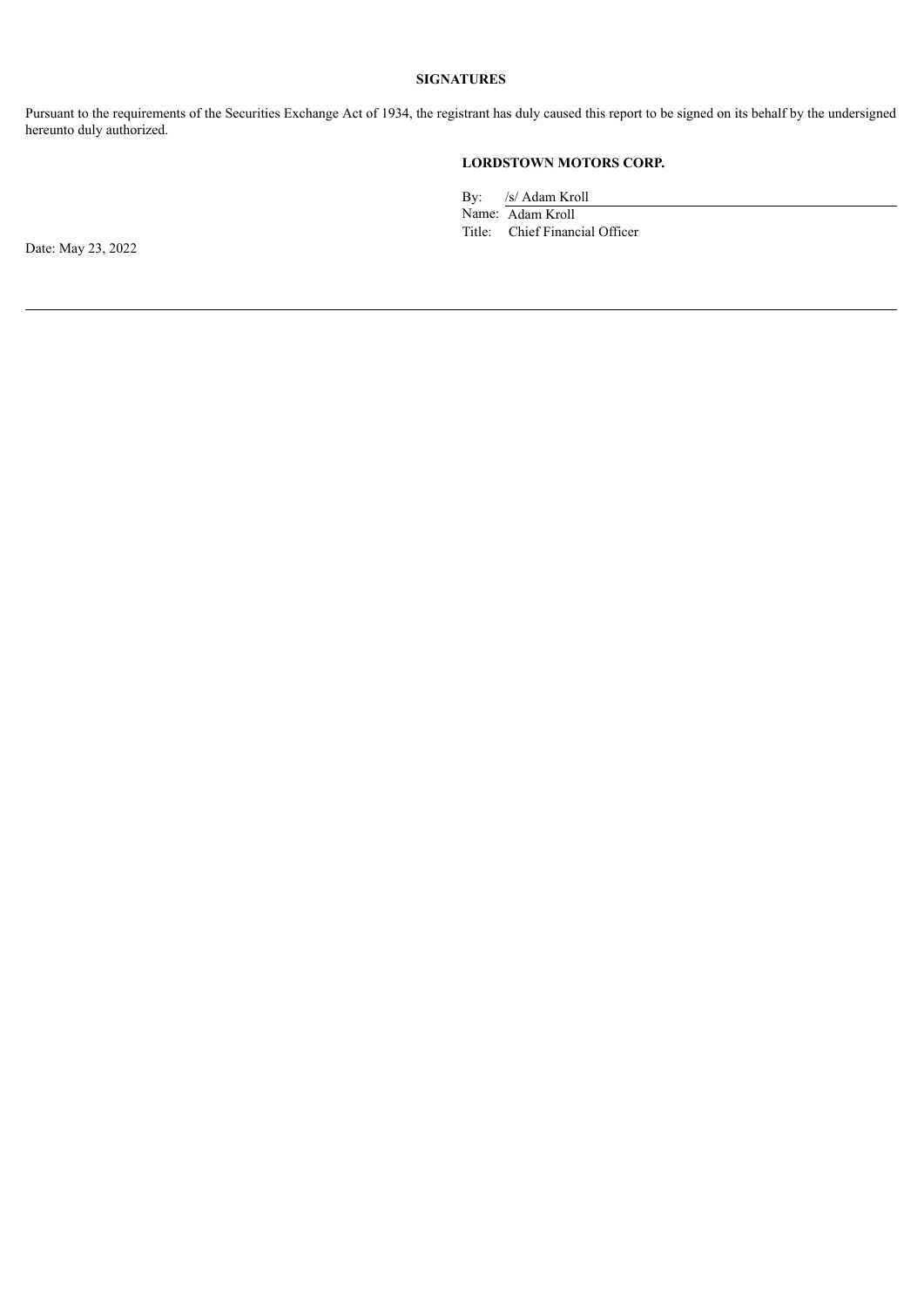# <span id="page-4-0"></span>PURCELL & LEFKOWITZ LLP

200 PARK AVENUE, SUITE 1700, NEW YORK, NY 10166

STEVEN J. PURCELL T spurcell@pjlfirm.com 212-840-6300

### **VIA UPS & EMAIL**

Board of Directors Lordstown Motors Corp. 2300 Hallock Young Road Lordstown, Ohio 44481 legal@lordstownmotors.com

#### **Re: Stockholder Litigation Demand**

To Lordstown Motors Corp.:

This firm represents James Medved, Adam Owen, and Michael Vacha, stockholders of Lordstown Motors Corp. ("Lordstown" or the "Company") entitled to vote at the Company's 2022 annual meeting of stockholders held May 19, 2022 (the "Annual Meeting"). We make this litigation demand on behalf of the Company and its stockholders in order to address certain misconduct by the Company's board of directors (the "Board"). As described in detail below, the Board misled stockholders into approving an amendment to the Company's Second Amended and Restated Certificate of Incorporation (the "Certificate of Incorporation"), increasing the Company's authorized common stock from 300,000,000 shares to 450,000,000 shares (the "Amendment"). In the Company's Schedule 14A Definitive Proxy Statement filed with the United States Securities and Exchange Commission on April 8, 2022 (the "Proxy") pursuant to which the Board sought stockholder approval of the Amendment – the approval of which required the affirmative vote of a majority of the Company's outstanding stock – the Board represented to stockholders that if they did not instruct their broker on how to vote their shares, the broker *would not* have the authority to cast an affirmative vote in favor of the Amendment, and accordingly, that stockholders could vote *against* the Amendment simply by not providing any voting instructions to their broker. Relying on the Board's representation, stockholders owning an aggregate of 59,976,523 shares effectively "voted" against the Amendment by not instructing their brokers how to vote. Then, contrary to the representations in the Proxy, the Board allowed the 59,976,523 shares to be cast by brokers in favor of the Amendment, and as a result, a vote that actually failed was deemed approved.

May 20, 2022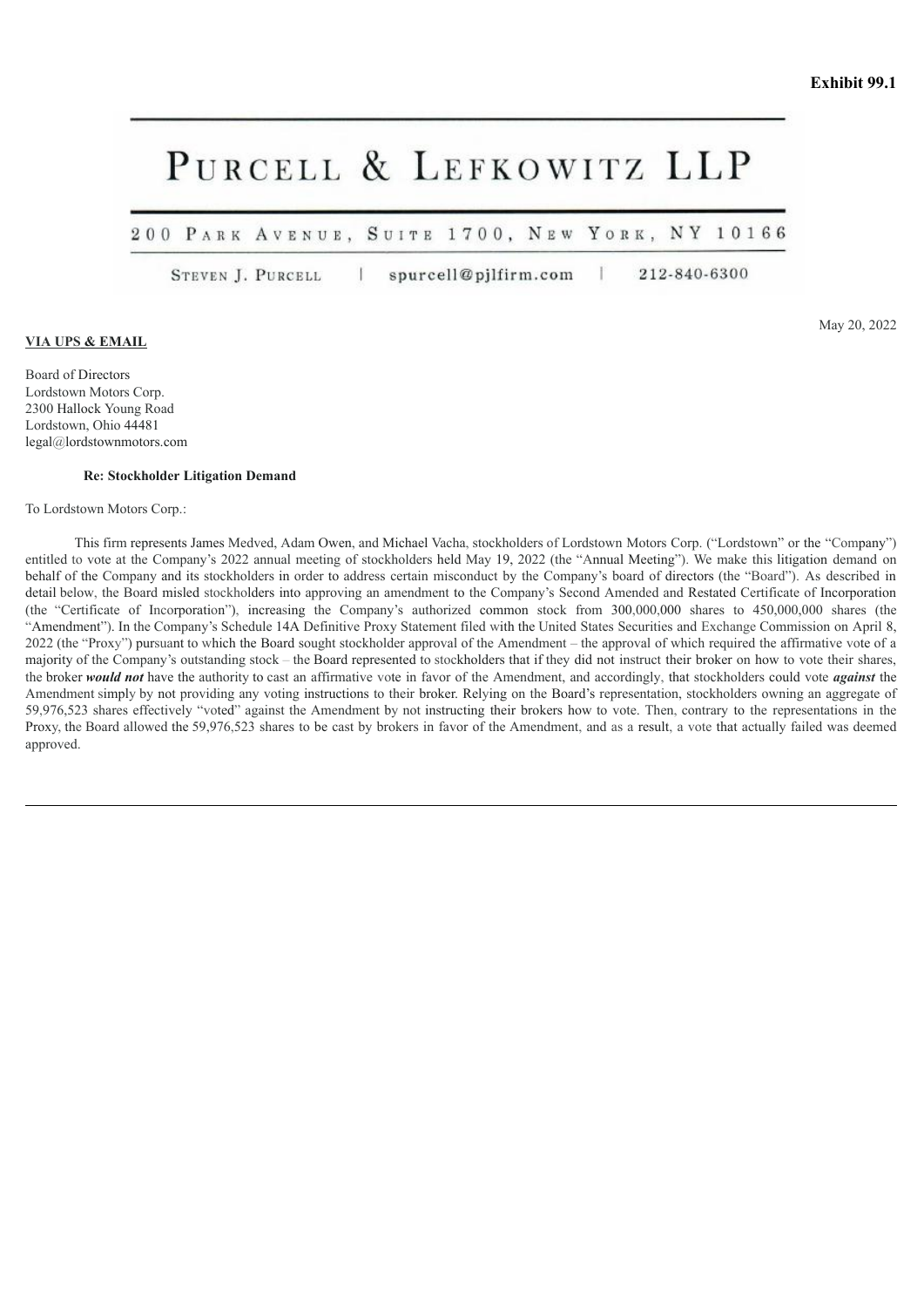In connection with the Annual Meeting, on April 8, 2022, the Company filed the Proxy with the SEC (which it supplemented on May 9, 2021). In Proposal No. 1, the Board sought election of three Class II directors for a term of three years. In Proposal No. 2, the Board sought ratification of the appointment of KPMG LLP as the Company's independent registered public accounting firm for the fiscal year ending December 31, 2022. In Proposal No. 3, the Board sought stockholder approval of a proposal to amend the Company's 2020 Equity Incentive Plan to increase the number of shares of the Company's Class A common stock reserved under the plan by 7,000,000. In Proposal No. 4, the Board sought stockholder approval of an amendment to the Certificate of Incorporation increasing the number of authorized shares of Class A common stock by 150,000,000 shares (from 300,000,000 shares to 450,000,000 shares) (i.e., the Amendment). In Proposal No. 5, the Board sought, on an advisory vote, stockholder approval of the Company's executive compensation program (the "Say-on-Pay Vote"). In Proposal No. 6, the Board sought, in an advisory vote, stockholder approval on how frequently Say-on-Pay Votes would be held.

Pursuant to Section 242 of the Delaware General Corporation Law, approval of the Amendment required the affirmative vote of a majority of the Company's voting power. This requirement was acknowledged in the Proxy, which stated as follows regarding the "Vote Required" for Proposal No. 4: "Votes representing a majority of the shares outstanding and entitled to vote at the 2022 Annual Meeting." According to the Company's Form 8-K filed with the SEC on May 19, 2022 (the "8-K"), there were 196,746,353 shares of the Company's common stock entitled to vote at the Annual Meeting. Thus, in order to garner approval, Proposal No. 4 needed the affirmative vote of at least 98,373,177 shares.

With respect to the proposals, a stockholder could vote "For" that proposal, "Against" that proposal, or "Withhold" or "Abstain" from voting (or, in connection with the Say-on-Pay frequency vote, select every 1, 2, or 3 years). For all shares held in an account at a broker, bank, or similar financial organization, the owner of the shares is considered the beneficial owner, with the shares being held by the financial institution in "street name." The organization holding the account is considered the stockholder of record for voting purposes. A beneficial owner is entitled to instruct that organization on how to vote the shares held in the beneficial owner's account.

The Proxy informed stockholder what would happen if a stockholder did not provide their broker with specific voting instructions. As represented in the Proxy, in such a case, the broker would only have authority to vote on Proposal No. 2, and the shares would not be voted on any of the other proposals (including Proposal No. 4) but instead would be treated as broker non-votes with respect to those proposals.<sup>1</sup> As specifically stated in the Proxy:

<sup>&</sup>lt;sup>1</sup> In reality, this representation was false. Under New York Stock Exchange Rule 452, brokers do have authority to vote uninstructed shares in favor of amendments to a charter increasing the authorized shares of *common stock.*

<sup>2</sup>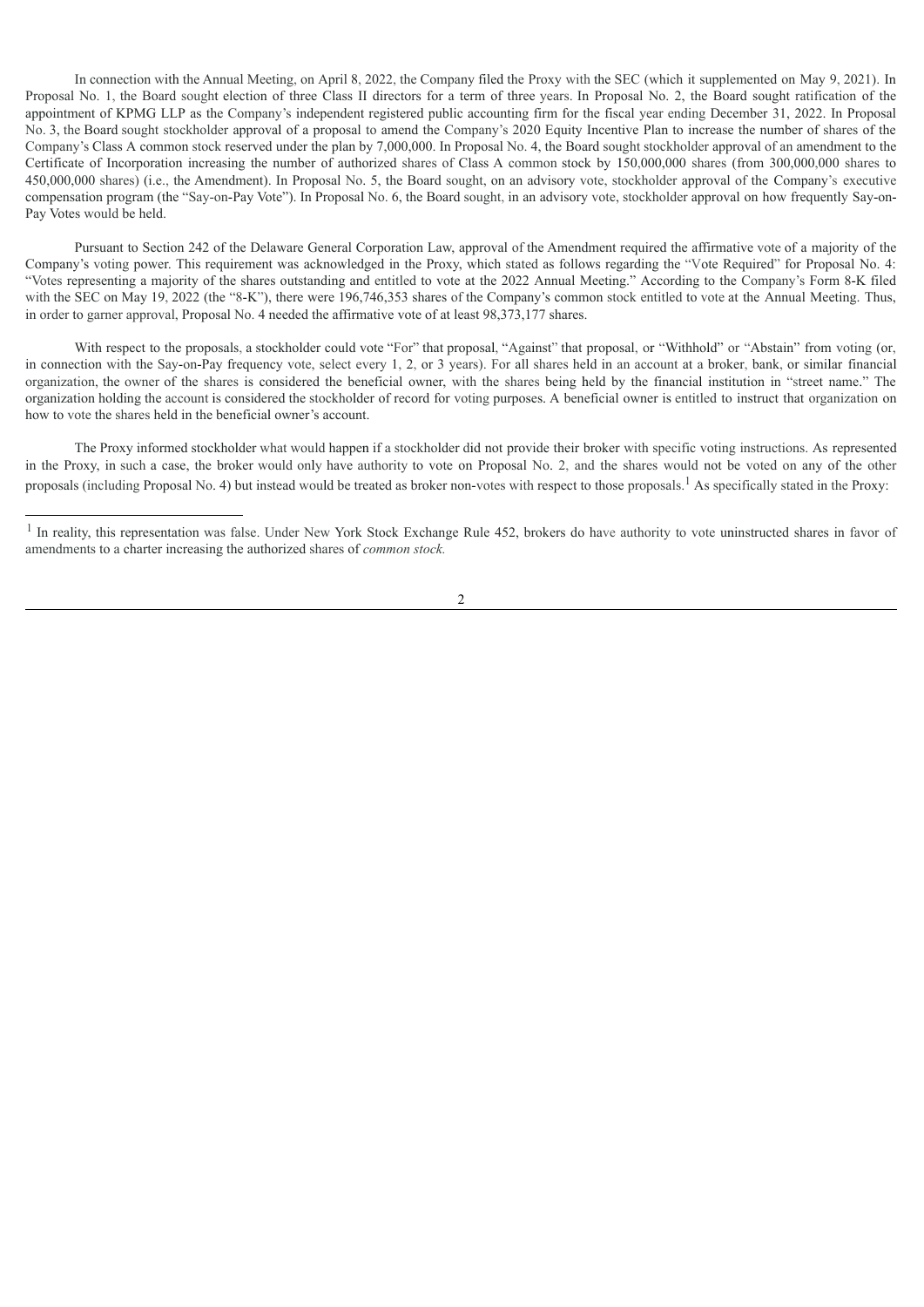If you are the stockholder of record and you do not vote by proxy card, by telephone, via the Internet or during the 2022 Annual Meeting, your shares will not be voted at the 2022 Annual Meeting. If you submit a proxy, but you do not provide voting instructions, your shares will be voted in accordance with the recommendation of the Board. If you are a beneficial owner and you do not provide the organization that is the stockholder of record for your shares with voting instructions, the organization will determine if it has the discretionary authority to vote on the particular matter. Under applicable regulations, brokers and other intermediaries have the discretion to vote on routine matters such as Proposal Two **but do not have discretion to vote on non**routine matters such as the election of directors (Proposals One, Three and Four). Therefore, if you do not provide voting instructions to that organization, it may vote your shares only on Proposal Two and any other routine matters properly **presented for a vote at the 2022 Annual Meeting.**

\*\*\*

An organization that holds shares of Common Stock for a beneficial owner will have the discretion to vote on routine proposals if it has not received voting instructions from the beneficial owner. A broker "non-vote" occurs when a broker, bank or other intermediary that is otherwise counted as present or represented by proxy does not receive voting instructions from the beneficial owner and does not have the discretion to vote the shares. A broker "non-vote" will be counted for purposes of calculating whether a quorum is present at the 2022 Annual Meeting, but will not have any effect on the outcomes of the Proposals, except with respect to Proposal Four for which a broker non-vote has the same effect as a vote "AGAINST" Proposal Four.

#### (emphasis added).

Because Proposal No. 4 needed the affirmative vote of a majority of the Company's outstanding shares to be considered approved, not voting – a "broker non-vote" – effectively constituted a vote "against" Proposal No. 4. This effect was specifically explained in the Proxy, which stated:

*Proposal Four — You* may vote "FOR," "AGAINST" or "ABSTAIN" on Proposal Four. **Abstentions and broker non-votes with** respect to Proposal Four will have the same effect as a vote against Proposal Four. Proposal Four will be approved if the number of shares voted "FOR" Proposal Four represent at least a majority of the total number of shares outstanding and entitled to vote at the 2022 Annual Meeting (emphasis added).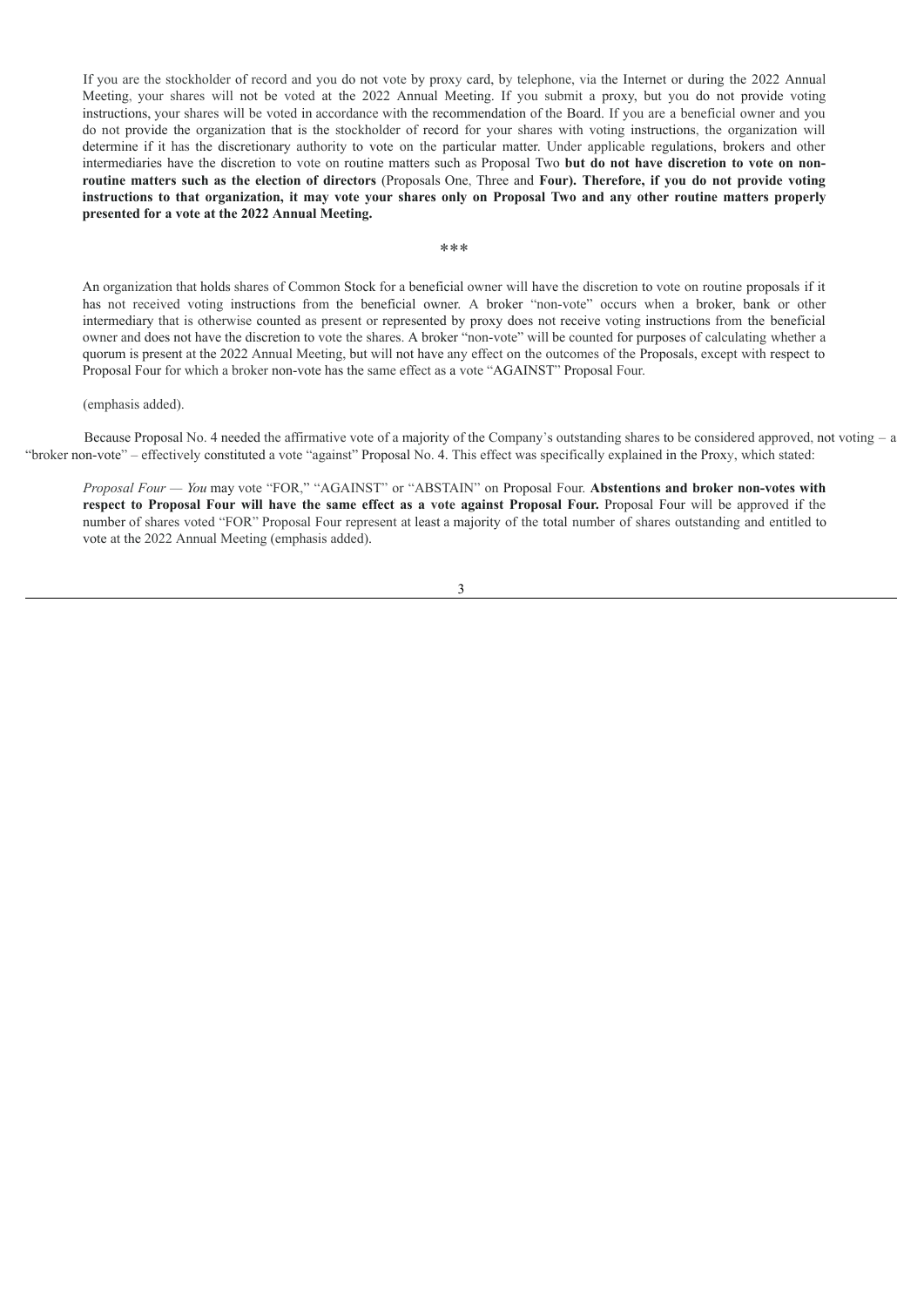In other words, stockholders who wished to vote against Proposal No. 4 were effectively told that they could do so simply by not submitting voting instructions to their broker.

On May 19, 2022, the Company filed the 8-K with the SEC, which disclosed the results of the Annual Meeting as follows:

At the 2022 Annual Meeting, the Stockholders elected the directors and approved the proposals listed below. The proposals are described in detail in the Company's Proxy Statement. The final results for the votes regarding each proposal are set forth in the following tables. As of the record date for the 2022 Annual Meeting, there were 196,746,353 shares of Class A common stock outstanding and entitled to vote on each matter presented for vote at the 2022 Annual Meeting. At the Annual Meeting, 130,526,473 shares of Class A common stock, or 66.34% of the outstanding shares of Class A common stock, were represented in person or by proxy.

1.The Stockholders elected each of the following Class II director nominees to duly

|                         | Votes      | <b>Votes</b> | <b>Broker</b>    |
|-------------------------|------------|--------------|------------------|
| <b>Name</b>             | <b>For</b> | Against      | <b>Non-Votes</b> |
| Angela Strand           | 32,862,997 | 40.574.519   | 57.088.957       |
| Joseph B. Anderson, Jr. | 70.465.201 | 2.972.306    | 57,088,966       |
| Laura J. Soave          | 70.426.837 | 3.010.670    | 57,088,966       |

2.The Stockholders ratified the appointment of KPMG LLP as the Company's independent registered public accounting firm for the fiscal year ending December 31, 2022, as set forth below.

|                  |                      |             | <b>Broker</b>    |
|------------------|----------------------|-------------|------------------|
| <b>Votes For</b> | <b>Votes Against</b> | Abstentions | <b>Non-Votes</b> |
| 127,989,760      | 1,732,453            | 804.260     |                  |

3.The Stockholders approved the amendment of the 2020 Plan to increase the number of shares of Class A common stock reserved under the plan by 7,000,000, as set forth below.

| Votes For  | <b>Votes Against</b> | <b>Abstentions</b> | <b>Broker</b><br><b>Non-Votes</b> |
|------------|----------------------|--------------------|-----------------------------------|
| 66,300,005 | 6,723,811            | 413,685            | 57,088,972                        |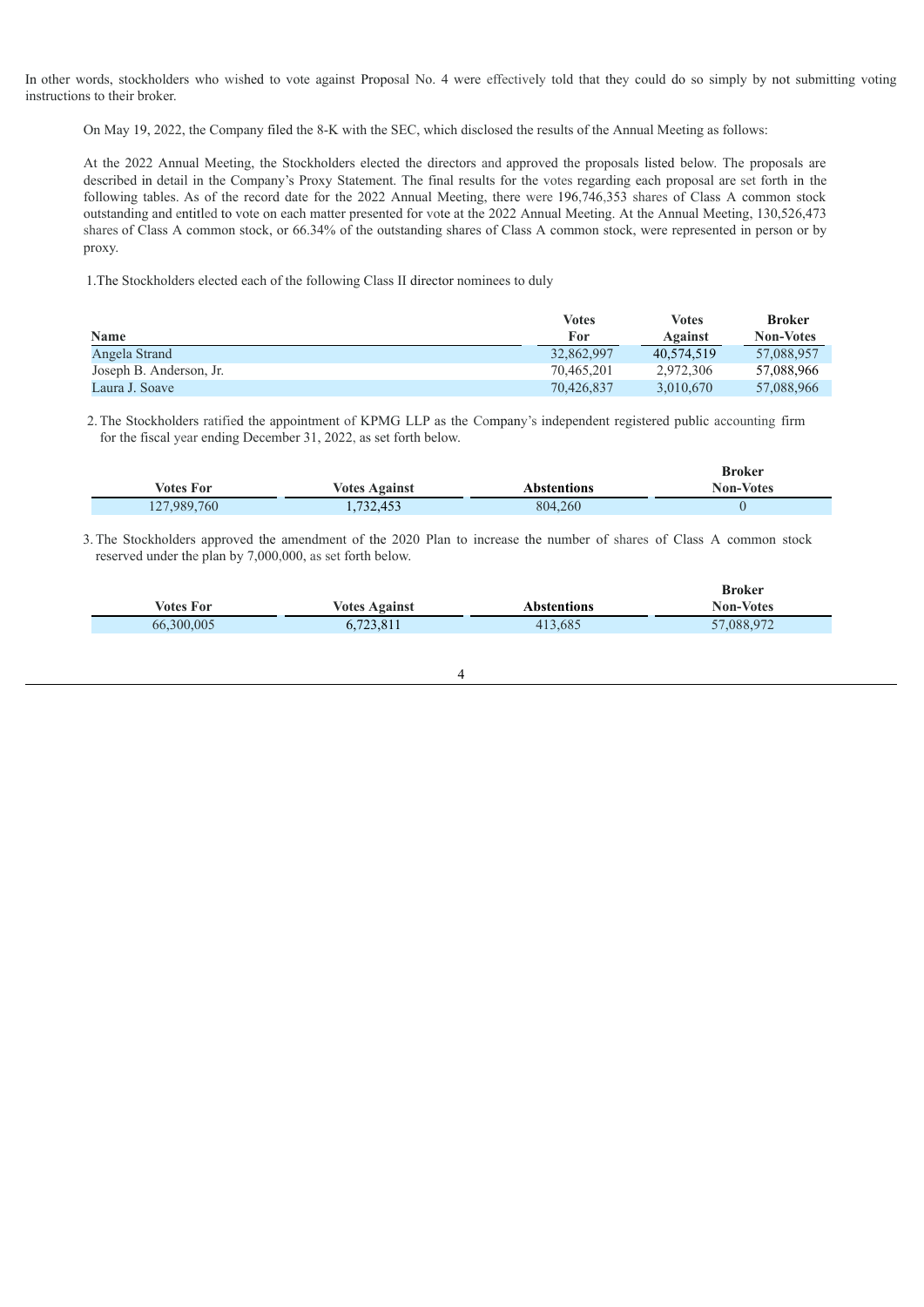4. The Stockholders approved the amendment of the Company's Certificate of Incorporation to increase the number of authorized shares of Class A common stock by 150,000,000 (from 300,000,000 to 450,000,000), as set forth below.

| <b>Votes For</b> | <b>Votes Against</b> | Abstentions | <b>Broker Non-Votes</b> |
|------------------|----------------------|-------------|-------------------------|
| 115,029,112      | 9,542,030            | 750.850     | .204.481                |

5. The Stockholders approved, on a non-binding advisory basis, the compensation of our named executive officers, as set forth below.

Г

| <i>Votes For</i> | <b>Votes Against</b> | Abstentions | <b>Broker Non-Votes</b> |
|------------------|----------------------|-------------|-------------------------|
| 53,942,198       | .780,390             | 7,622,882   | 65.181.003              |

6. The Stockholders selected, on a non-binding advisory basis, the frequency of future advisory votes on the compensation of our named executive officers, as set forth below.

| Year                  | Years<br>. | Years   | <b>Abstentions</b> | Non-Votes<br>Broker |
|-----------------------|------------|---------|--------------------|---------------------|
| 220<br>56.643<br>- 19 | 366.308    | 614.160 | 41.762             | 004<br>101<br>1 X I |

Consistent with the foregoing, the Board has determined that the Company will hold advisory votes to approve executive compensation of the Company's named executive officers on an annual basis until the next required vote on the frequency of future advisory votes on the compensation of our named executive officers.

As the above results show, Proposal No. 4, the Amendment, received 115,029,112 votes in favor. Based on these results, the Board deemed the Amendment approved, having purportedly passed the 98,373,177 affirmative votes needed for approval. However, contrary to the representations in the Proxy, it appears that the Company treated Proposal No. 4 as having passed only by permitting brokers to vote for beneficial owners who did not submit any voting instructions. As shown above, stockholders holding approximately 65,345,470 shares voted "For," "Against," or "Abstained" from voting in Proposal No. 5, and stockholders holding approximately 65,345,469 shares voted "1 Years," "2 Years," "3 Years," or "Abstained" from voting in Proposal No. 6. For both Proposals No. 5 and 6, an additional 65,181,003 and 65,181,004 comprised beneficial owners who failed to provide their brokers with voting instructions on how to vote their shares, respectively. This is evidenced by the 65,181,003 and 65,181,004 broker non-votes listed in each of Proposals No. 5 and 6. In accordance with the representations in the Proxy, these 65,181,004 shares voted on Proposal No. 2, the ratification of the appointment of KPMG LLP, as evidenced by the "O" "Broker Non-Votes" listed in Proposal No. 2 and the fact that there were 130,526,473 votes cast "For," "Against," or in "Abstention" for Proposal No. 2 (exactly 65,181,003 and 65,181,004 more votes than were cast on Proposals No. 5 and 6, respectively).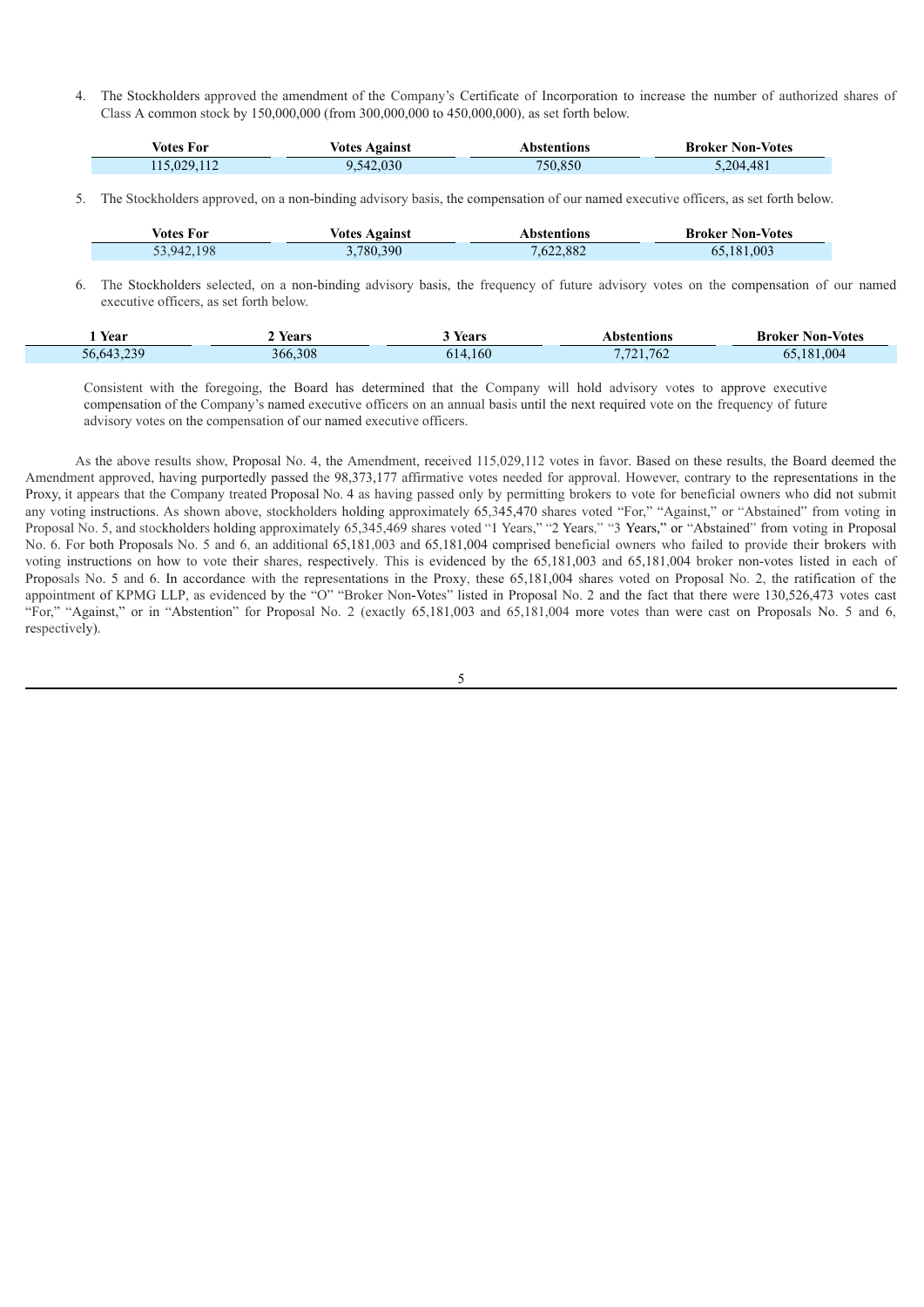However, contrary to the representations in the Proxy, approximately 59,976,523 of these total 65,181,004 shares that failed to submit voting instructions were voted in favor of Proposal No. 4. This is evidenced by the 5,204,481"Broker Non-Votes" listed in Proposal No. 4 and the fact that there were 125,321,992 votes cast "For," "Against," or in "Abstention" for Proposal No. 4, exactly 59,976,523 more than the votes cast or abstained in Proposal No. 6.<sup>2</sup> In other words, stockholders who thought they were voting against Proposal No. 4 by not submitting voting instructions to their broker – because they were told as much by the Board – instead had their failure to vote treated as an affirmative vote for Proposal No. 4.

Had brokers not been permitted to vote uninstructed shares in favor of Proposal No. 4, consistent with the representations in the Proxy, the voting results for Proposal No. 4 would have been as follows:

| Votes For  | <b>Votes Against</b> | Abstentions | <b>Broker Non-Votes</b> |
|------------|----------------------|-------------|-------------------------|
| 55,052,589 | 9,542,030            | 750,850     | 65,181,004              |

With only 55,052,589 affirmative votes, Proposal No. 4 would not have received the affirmative vote of a majority of the Company's outstanding stock – i.e., 98,373,177 affirmative votes. Thus, had the votes actually been counted in a manner consistent with the representations in the Proxy, Proposal No. 4 would have failed. Despite the fact that Proposal No. 4 was not counted in a manner consistent with the Proxy and the Amendment actually had failed, the Board filed a "Certificate of Amendment to the Second Amended and Restated Certificate of Incorporation of Lordstown Motors Corp." with the Delaware Secretary of State on May 19, 2022, improperly increasing the number of authorized shares of Lordstown Class A common stock from 300,000,000 shares to 450,000,000 shares.

 $\frac{1}{2}$ The difference between the 65,181,004 broker non-votes in Proposal No. 6 and the 5,204,481 broker non-votes in Proposal No. 4 is 59,976,523.